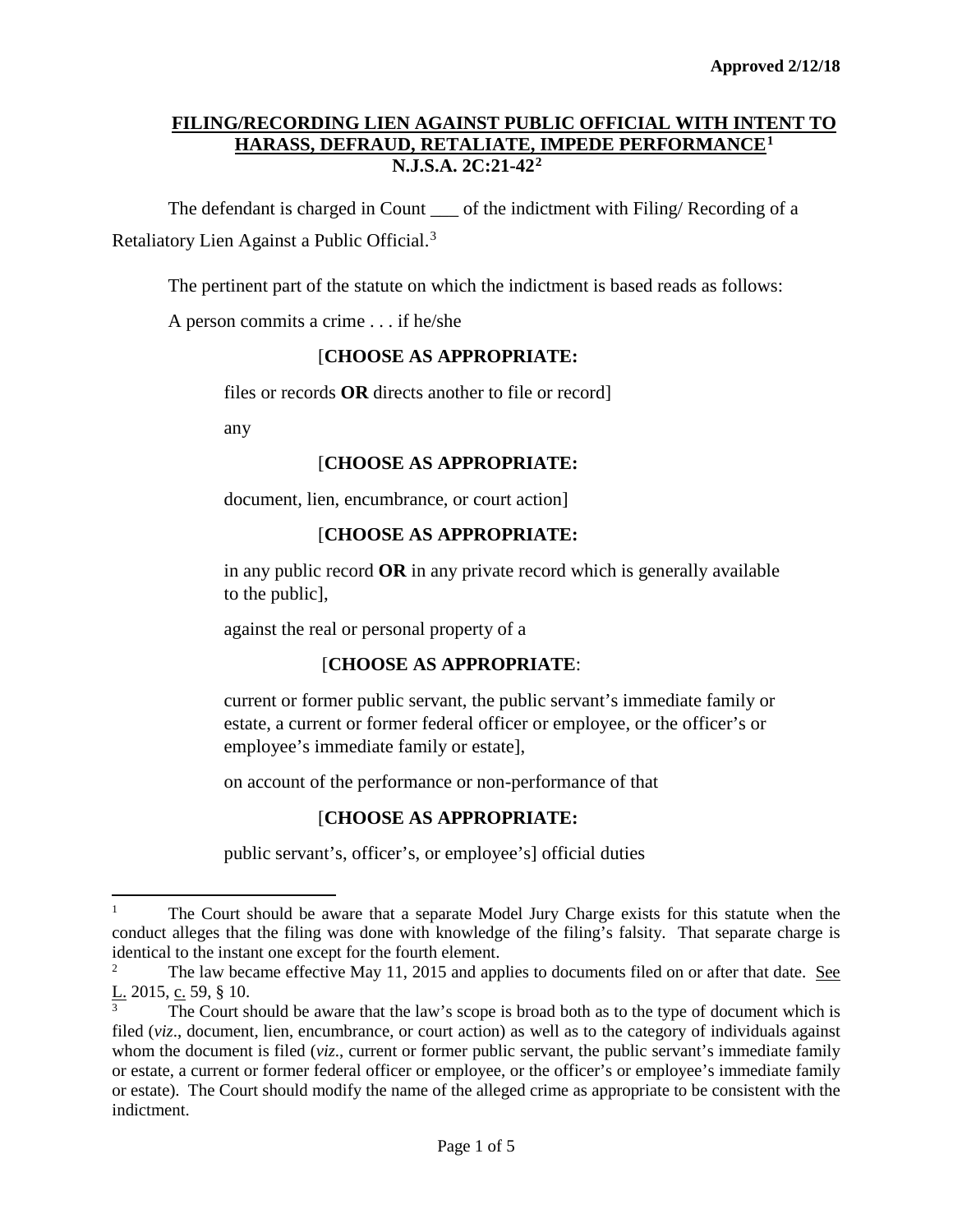knowing or having reason to know that such [**CHOOSE AS APPROPRIATE:** document, lien, encumbrance, or court action]

is false or contains any materially false, fictitious or fraudulent statement or representations.

In order to find the defendant guilty, the State must prove beyond a reasonable doubt the

following four elements.

- 1. The defendant knowingly [**CHOOSE AS APPROPRIATE:** filed or recorded **OR** directed another to file or record] a [**CHOOSE AS APPROPRIATE:** document, lien, encumbrance, or court action in a [**CHOOSE AS APPROPRIATE:** public record **OR** a private record which is generally available to the public].
- 2. The filed **[CHOOSE AS APPROPRIATE]** document, lien, encumbrance, or court action was against the real or personal property of a **[CHOOSE AS APPROPRIATE:** current public servant, former public servant, public servant's immediate family member, public servant's estate, current federal officer, former federal officer, current federal officer's immediate family, former federal officer's immediate family, current federal employee, former federal employee, federal employee's immediate family or estate].
- 3. The defendant [**CHOOSE AS APPROPRIATE:** filed or recorded **OR** directed another to file or record] the [**CHOOSE AS APPROPRIATE:** document, lien, encumbrance, or court action] on account of the performance or non-performance of that [**CHOOSE AS APPROPRIATE**] public servant, officer, or employee's official duties.
- 4. The fourth element the State must prove beyond a reasonable doubt is that the filing was done with the intent to harass, hinder, defraud, retaliate against, or in any way impede the performance of the official duties of that [**CHOOSE AS APPROPRIATE**] public servant, officer, or employee.

The first element the State must prove beyond a reasonable doubt is that the defendant knowingly [**CHOOSE AS APPROPRIATE**: filed or recorded **OR** directed another to file or record] a [**CHOOSE AS APPROPRIATE:** document, lien, encumbrance, or court action] in [**CHOOSE AS APPROPRIATE**: a public record **OR** a private record which is generally available to the public].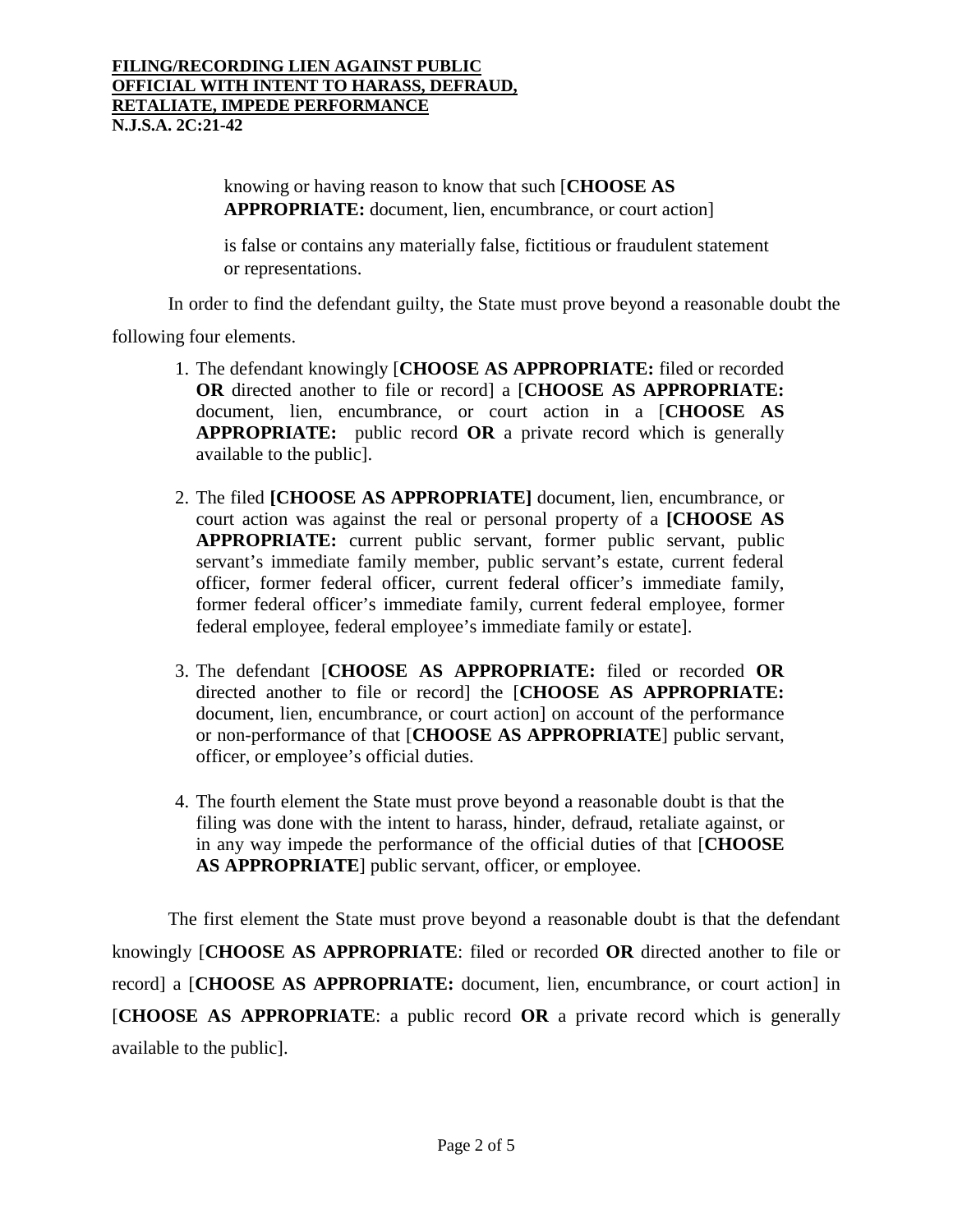#### **FILING/RECORDING LIEN AGAINST PUBLIC OFFICIAL WITH INTENT TO HARASS, DEFRAUD, RETALIATE, IMPEDE PERFORMANCE N.J.S.A. 2C:21-42**

A person acts knowingly with respect to the nature of his/her conduct or the attendant circumstances if he/she is aware that his/her conduct is of that nature, or that such circumstances exist, or he/she is aware of a high probability of their existence. A person acts knowingly with respect to a result of his/her conduct if he/she is aware that it is practically certain that his/her conduct will cause such a result. "Knowingly," "with knowledge," or equivalent terms have the same meaning.<sup>[4](#page-2-0)</sup>

A lien is defined as a charge upon real or personal property for the satisfaction of some debt or duty. A lien is a generic term that includes any claim, encumbrance, or charge on property for payment of some debt, obligation or duty whether acquired by contract or by operation of law. [5](#page-2-1)

A public record is a written memorial made by a public officer who is authorized by law to make it. [6](#page-2-2)

Here, the State alleges that S\_\_\_, in evidence, was a [**CHOOSE AS APPROPRIATE:** document, lien, encumbrance, or court action] which was filed in a [**CHOOSE AS APPROPRIATE:** public record **OR** a private record which is generally available to the public]. The State further alleges that it was knowingly filed by **[CHOOSE AS APPROPRIATE:** the defendant **OR** under the direction of the defendant. [If appropriate: The defendant contends

\_\_\_\_\_\_\_\_\_\_\_\_\_\_\_\_\_\_\_\_\_\_\_\_\_\_\_\_\_\_\_\_\_\_\_\_\_\_\_\_\_\_\_\_\_\_].

The second element the State must prove beyond a reasonable doubt is that the [**CHOOSE AS APPROPRIATE:** document, lien, encumbrance, or court action] was against the real or personal property of a [**CHOOSE AS APPROPRIATE:** current public servant, former public servant, public servant's immediate family member, public servant's estate, current federal officer, former federal officer, current federal officer's immediate family, former federal officer's immediate family, current federal employee, former federal employee, federal employee's immediate family or estate].

Property means anything of value, including real estate, tangible and intangible personal property, and other interests in or claims to wealth.[7](#page-2-3)

 $\overline{a}$ 

<span id="page-2-3"></span><span id="page-2-0"></span><sup>&</sup>lt;sup>4</sup> N.J.S.A. 2C:2-2(b)(2).<br><sup>5</sup> Princeton Office y. Ply

<span id="page-2-1"></span> $\frac{5}{6}$  Princeton Office v. Plymouth Park, 218 N.J. 52 (2014).

<span id="page-2-2"></span><sup>6</sup> Mason v. City of Hoboken, 196 N.J. 51, 67 (2008); *quoting*, Nero v Hyland, 76 N.J. 213, 222 (1978).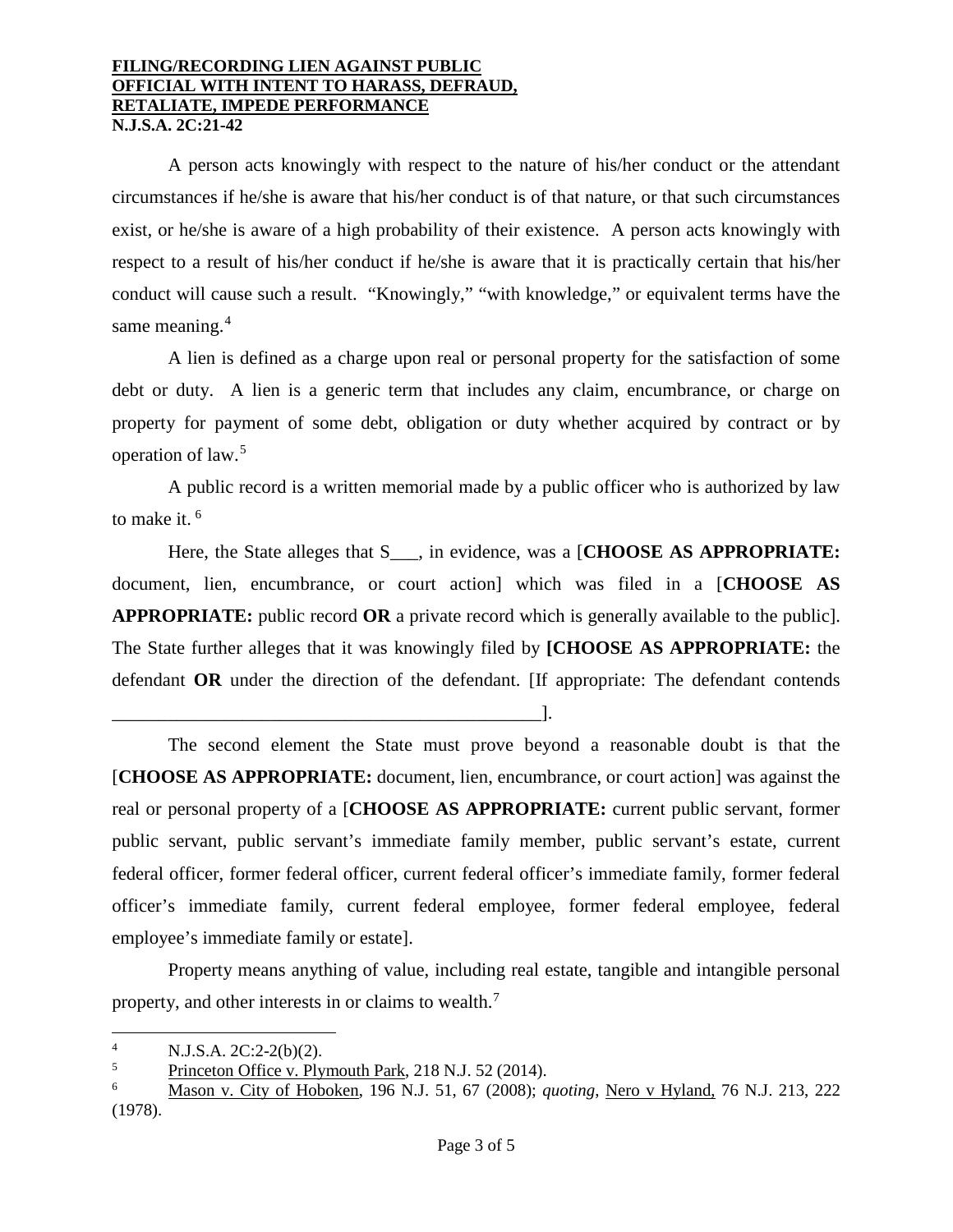#### **FILING/RECORDING LIEN AGAINST PUBLIC OFFICIAL WITH INTENT TO HARASS, DEFRAUD, RETALIATE, IMPEDE PERFORMANCE N.J.S.A. 2C:21-42**

Public servant means any officer or employee of government, including legislators and judges, and any person participating as juror, advisor, consultant or otherwise, in performing a governmental function, but the term does not include witnesses.<sup>[8](#page-3-0)</sup>

The third element the State must prove beyond a reasonable doubt is that the defendant [**CHOOSE AS APPROPRIATE:** filed or recorded **OR** directed another to file or record] the [**CHOOSE AS APPROPRIATE:** document, lien, encumbrance, or court action] on account of the performance or non-performance of that [**CHOOSE AS APPROPRIATE**] public servant, officer, or employee's official duties.

Here, the State alleges that the [**CHOOSE AS APPROPRIATE**] document, lien, encumbrance, or court action] was filed because of the [performance or non-performance] of \_\_\_\_\_\_\_\_\_\_\_\_'s official duties. [If appropriate: The defendant contends \_\_\_\_\_\_].

The fourth element the State must prove beyond a reasonable doubt is that the filing was done with the intent to harass, hinder, defraud, retaliate against, or in any way impede the performance of the official duties of that [**CHOOSE AS APPROPRIATE**] public servant, officer, or employee.

"Intent" means a purpose to do something, a resolution to do a particular act or accomplish a certain thing. A person acts purposely with respect to the nature of his/her conduct or a result thereof if it is his/her conscious object to engage in conduct of that nature or to cause such a result. A person acts purposely with respect to attendant circumstances if he/she is aware of the existence of such circumstances or he/she believes or hopes that they exist. "With purpose," "designed," "with design," or equivalent terms have the same meaning.<sup>[9](#page-3-1)</sup>

Knowingly and purposely are states of mind and cannot be seen and can only be determined by inference from conduct, words, or acts. Therefore, it is not necessary that witnesses be produced by the State to testify that a defendant said that he/she knowingly or purposely did something. His/Her knowledge or purpose may be gathered from his/her acts and his/her conduct and from all he/she said and did at the particular time and place and from all the surrounding circumstances reflected in the testimony and evidence adduced at the trial.

l

 $N.J.S.A.$   $2C:20-1(g)$ . This is admittedly a small portion of the longer definition in this subsection; other portions of the definition can be added in if needed.

<span id="page-3-0"></span>See N.J.S.A. 2C: 27-1(g).

<span id="page-3-1"></span><sup>9</sup> N.J.S.A. 2C:2-2(b)(1).